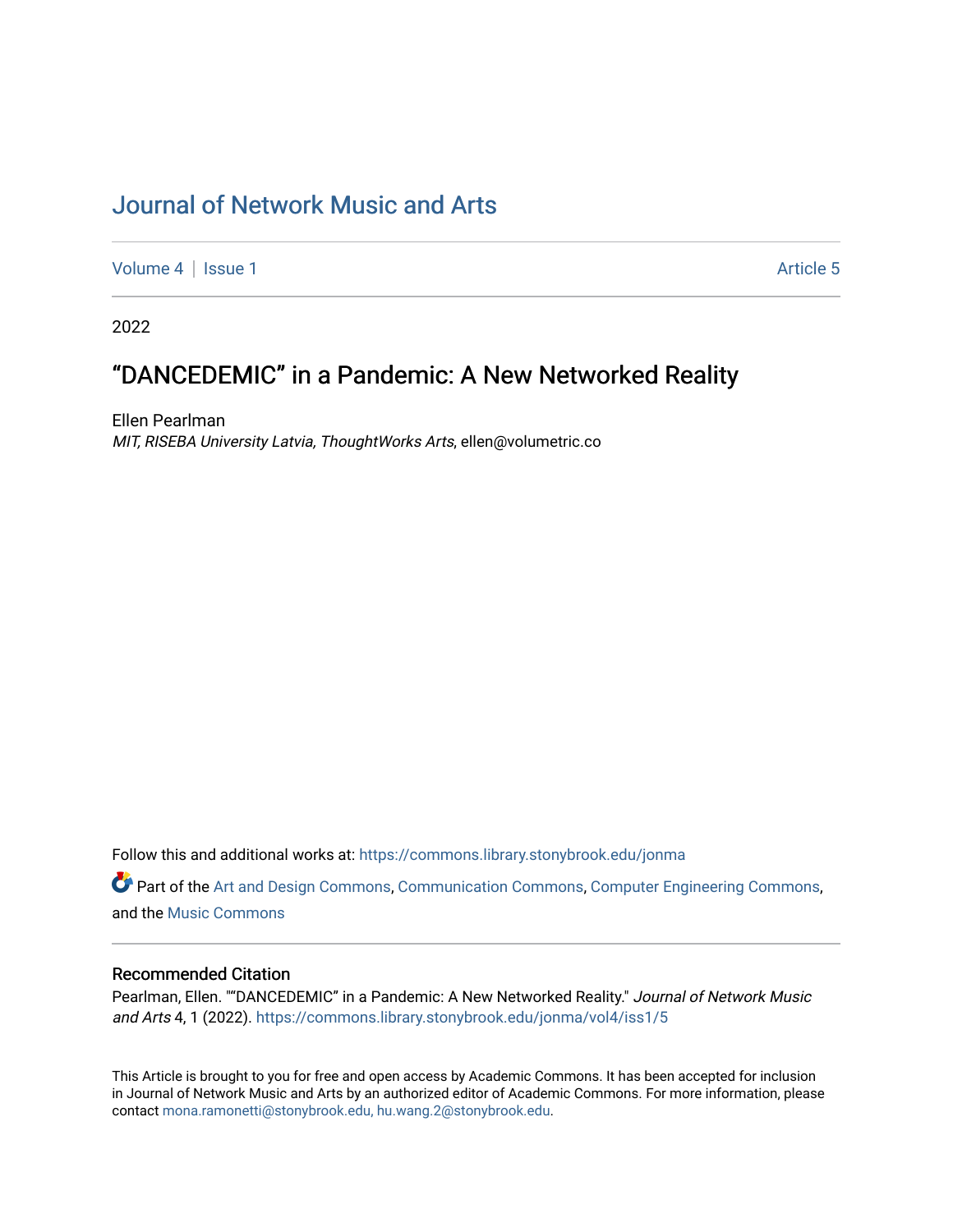# $ELLEN$   $PEARLMAN<sup>1</sup>$  $PEARLMAN<sup>1</sup>$  $PEARLMAN<sup>1</sup>$

## Abstract

The Covid-19 pandemic of 2020 forced large parts of the globe and entire industries to shut down. Network connectivity became a necessary lifeline deploying a host of technologies that, while once considered experimental, were to be adopted as a vital part of just-in-time solutionsbased practices. This report examines the implementation of one of these topologies in the form of an artist-built, artist-owned global network in the hopes that other small-sized organizations can benefit from these ad hoc, but successful solutions.

<span id="page-1-0"></span> $^{\rm 1}$  Research Fellow, MIT; Senior Research Assistant Professor, RISEBA University Latvia; Director, ThoughtWorks Arts, ellen@volumetric.co.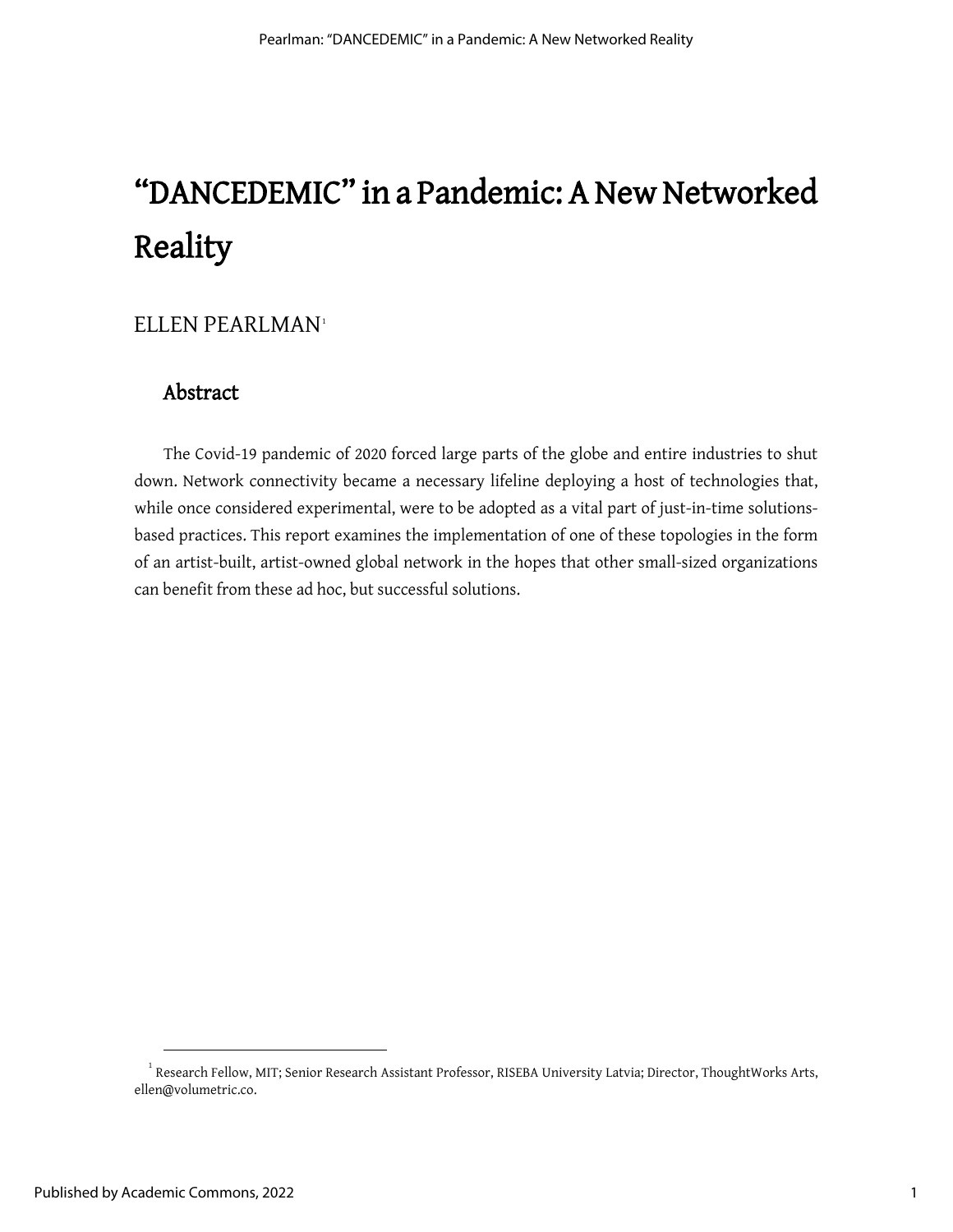## Turn on a Dime



Figure 1: Dancer Hussein Smko wearing an EmotiBit on his forehead and dancer Razvan Stoian wearing an EmotiBit on his finger during the live networked "DANCEDEMIC" performance. Screenshot by author.

In 2020, Jonathan Hollander, the Director of Battery Dance in New York City, and I were awarded a U.S. Department of State Alumni TIES (Thematic International Exchange Seminars) grant to develop dance performances incorporating sensor technologies. The performances needed to relate to themes of migration and immigration, with the results slated to be part of the 40th Annual Battery Dance Festival, an international festival of dance taking place in Lower Manhattan in the "Battery"—an area named for the the Hugh L. Carey Tunnel, commonly referred to as the "Battery Tunnel"—between New York and New Jersey. Two immigrant dancers, Razvan Stoian from Romania, and Hussein Smko, a Kurdish-Iraqi native, were selected to perform by Battery Dance. The title of the project was "Dance for Transformation."

Little did we know just a few weeks later how "transformative" this dance project would become. The Covid-19 pandemic hit New York and it hit hard, plunging the city into a strict Covid-19 lockdown. Forced to turn on a dime, Art-A-Hack, part of ThoughtWorks Arts (TWAs), pivoted to a new model by producing "DANCEDEMIC." Born from the most severe restrictions of pandemic lockdown New York City had ever known, TWAs created a global, networked performance from inside a storage closet at the Battery Dance company's studios where we pushed the limits of what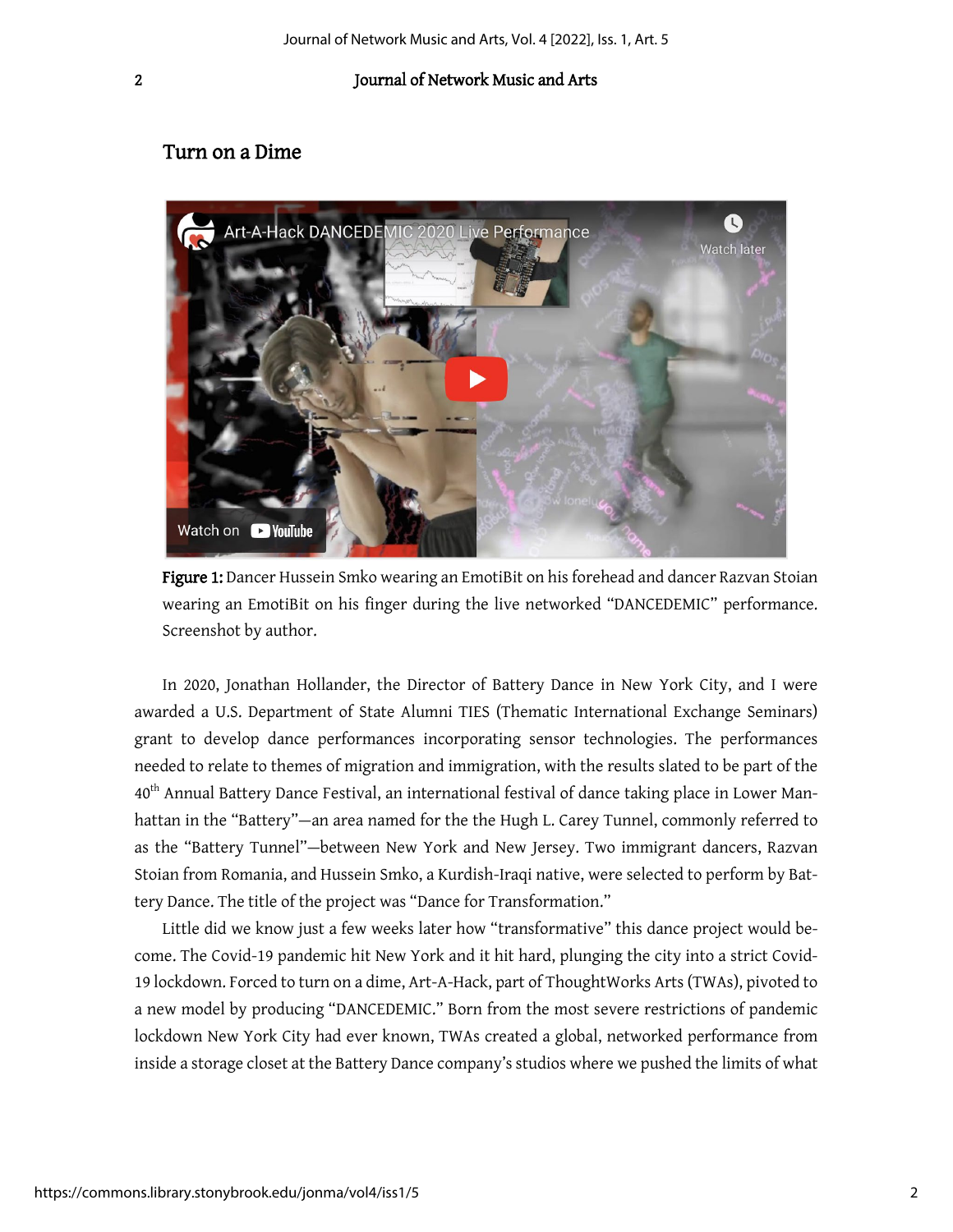a network performance was and could be. Along with global collaborators, we utilized biometric sensors and experimental streaming services to create a just-in-time, customized, artist-run, and artist-owned network. The issue of being able to create networked collaborations through livestreaming platforms that are not controlled by the major players in technology is a very important one. Overzealous or misinformed content moderation has become a gatekeeper strangling innovative approaches to remote collaborations and interactivity. Financial limitations created by streaming platforms are another way to inhibit access and different voices.

## Global Cohorts

We used the working methodology I had developed for Art-A-Hack™ rapid-prototyping workshops based on the Actor Network Theory of Bruno Latour. In this methodology, all aspects of a network, including both human and non-human elements, are considered "actors." How the actors form and disassemble connective elements through actions and non-interactions becomes part of the overall development process of a network. We placed an open call for artists and technologists to work together remotely. Applications poured in from all over the world, and two teams were formed whose respective members were based in the United States (California, New York, and Florida), Canada, Brazil, England, Ukraine, Estonia, and India. We constructed a dedicated server in New York remotely controlled through the collaborative software TeamViewer and piped out our experiments to the e⁻lektron platform, a dedicated streaming network developed by artists for artists in Tallinn, Estonia. Our goal was to bypass the major players in the field of streaming services and create our own on the fly, just-in-time alternative.

#### Emotibit

<span id="page-3-0"></span>Along with the participation of the two dancers, we brought in the biometric startup EmotiBit, run by neuroscientist and new-media artist Sean Montgomery. $^{\text{z}}$  We wanted each dancer's biometrics to be integrated into the networked performance. Sean had created a compact wearable device that measured sixteen signals from the body by utilizing a PPG (photoplethysmogram) picking up heart rate, breath, and blood oxygen; an IMU (Inertial Measurement Unit) with a right-and-left accelerometers; a gyroscope plotting the x, y, and z coordinates of an individual's movement in space; a magnetometer based on the magnetic north pole; an EDA (electrodermal activity) reader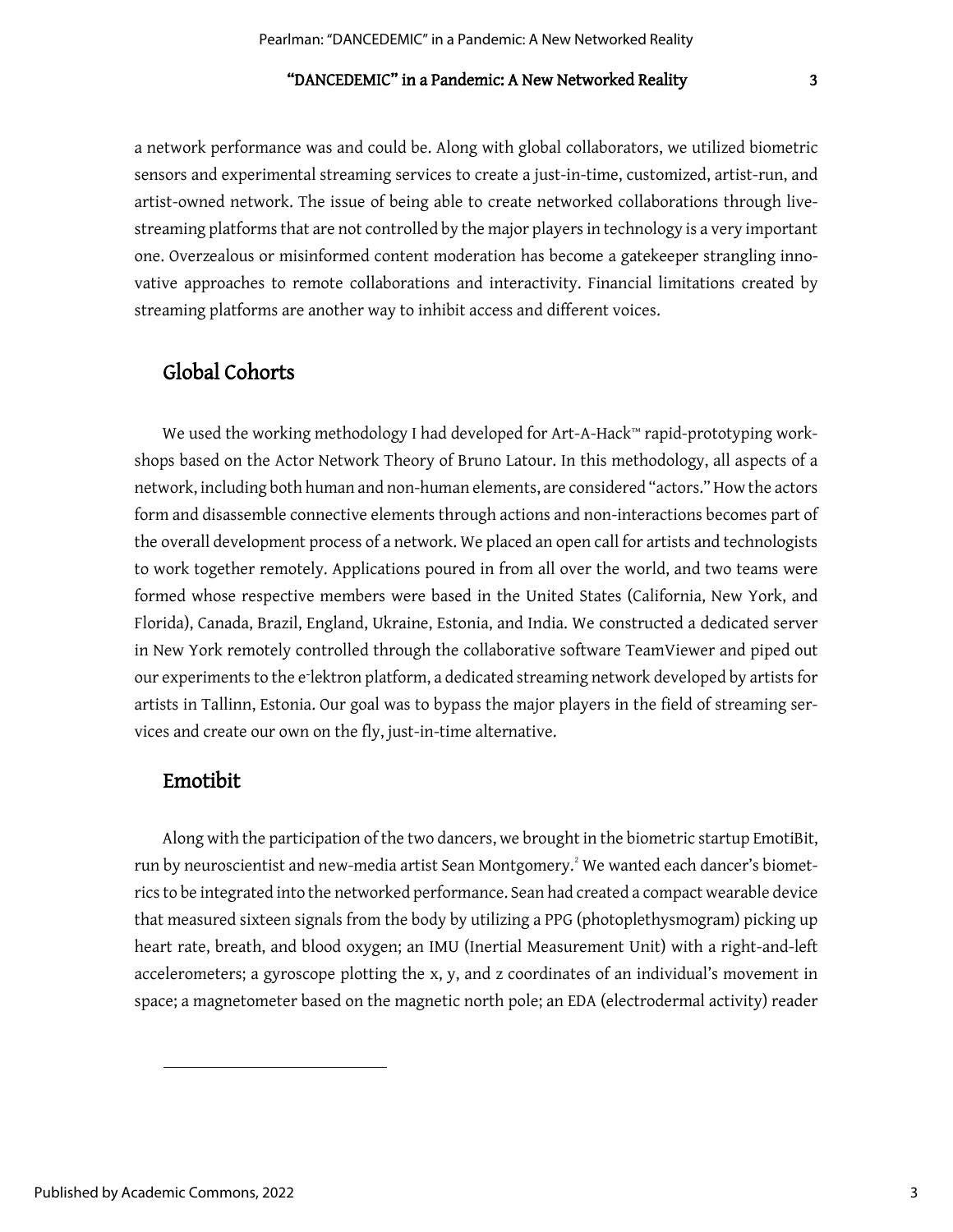tracking emotional arousal or the flight-or-fight response; a medical-grade temperature measurement instrument; and a sensor to measure the body's humidity.

EmotiBit employed a SAMD21, a type of microchip controller with a USB port, as the core of its Adafruit Feather 21 device. With specialized programming the EmotiBit can work with a live video-stream, as it senses signals from the body and makes them part of the overall expression of the dance performance. The data was both logged as a file as well as streamed, though packet losses did occur when deployed over a livestream. To send data out of the EmotiBit, only one click was necessary to enable OSC (Open Sound Control) to stream to an EmotiBit address. The receiver program of this EmotiBit data timestamped the data about every 100 milliseconds. This timestamp allowed the data to be further manipulated because it supplied exact coordinates and measurements.

|     | 8,000 9,000 8,000                                                                                                                                                      |
|-----|------------------------------------------------------------------------------------------------------------------------------------------------------------------------|
| 155 | 154                                                                                                                                                                    |
| 156 | 155 /EmotiBit/0/PPG:IR 154849.000 155055.000 155155.000 /EmotiBit/0/PPG:RED 152007.000 152111.000 152130.000 /EmotiBit/0/PPG:GRN 12370.000 12394.000 /EmotiBit/0/EDA 0 |
|     | /EmotiBit/0/TEMP 30.038 /EmotiBit/0/HUMIDITY 69.691 /EmotiBit/0/ACC:X 0.117 0.117 /EmotiBit/0/ACC:Y -0.016 0.024 /EmotiBit/0/ACC:Z 0.905 1.000 /EmotiBit/0/GYRO:X 0.85 |
|     | /EmotiBit/0/GYRO:Y 4.669 3.082 /EmotiBit/0/GYRO:Z -2.686 -5.096 /EmotiBit/0/MAG:X -10.000 -10.000 /EmotiBit/0/MAG:Y 21.000 21.000 /EmotiBit/0/MAG:Z 8.000 9.000        |
| 157 | 156 /EmotiBit/0/PPG:IR 155148.000 155172.000 155158.000 /EmotiBit/0/PPG:RED 152157.000 152135.000 152124.000 /EmotiBit/0/PPG:GRN 12399.000 12406.000 12415.000 /EmotiB |
|     | /EmotiBit/0/THERM 33.674 /EmotiBit/0/ACC:X 0.115 0.120 0.106 /EmotiBit/0/ACC:Y 0.041 -0.074 0.024 /EmotiBit/0/ACC:Z 0.963 0.929 1.004 /EmotiBit/0/GYRO:X 2.899 -3.723  |
|     | /EmotiBit/0/GYRO:Y 1.770 8.698 -2.930 /EmotiBit/0/GYRO:Z -2.960 -13.580 -3.815 /EmotiBit/0/MAG:X -10.000 -10.000 -10.000 /EmotiBit/0/MAG:Y 21.000 22.000 21.000 /Emoti |
|     | 10,000 9.000 /EmotiBit/0/PPG:IR 155227.000 155331.000 /EmotiBit/0/PPG:RED 152167.000 152201.000 /EmotiBit/0/PPG:GRN 12435.000 12452.000 /EmotiBit/0/EDA 0.288 /EmotiBi |
|     | /EmotiBit/0/THERM 33.655 /EmotiBit/0/HUMIDITY 69.760 /EmotiBit/0/ACC:X 0.118 0.111 0.110 /EmotiBit/0/ACC:Y -0.032 0.030 -0.007 /EmotiBit/0/ACC:Z 0.927 1.033 0.918 /Em |
|     | 0.641 0.061 /EmotiBit/0/GYRO:Y -0.702 -1.190 0.488 /EmotiBit/0/GYRO:Z 3.448 -0.031 1.617 /EmotiBit/0/MAG:X -10.000 -10.000 -10.000 /EmotiBit/0/MAG:Y 21.000 21.000 21. |
|     | 10,000 10,000 9,000                                                                                                                                                    |
| 158 | 157 /EmotiBit/0/PPG:IR 155409.000 155505.000 155535.000 /EmotiBit/0/PPG:RED 152227.000 152276.000 152278.000 /EmotiBit/0/PPG:GRN 12487.000 12509.000 12526.000 /EmotiB |
|     | /EmotiBit/0/TEMP 30.038 /EmotiBit/0/THERM 33.662 /EmotiBit/0/HUMIDITY 69.855 /EmotiBit/0/ACC:X 0.130 0.121 /EmotiBit/0/ACC:Y 0.004 0.018 /EmotiBit/0/ACC:Z 0.973 1.007 |
|     | -2.747 0.397 /EmotiBit/0/GYRO:Y 2.411 3.082 /EmotiBit/0/GYRO:Z -1.404 -0.275 /EmotiBit/0/MAG:X -10.000 -10.000 /EmotiBit/0/MAG:Y 21.000 20.000 /EmotiBit/0/MAG:Z 9.000 |
| 159 | 158                                                                                                                                                                    |
|     |                                                                                                                                                                        |

Figure 2: Screenshot of raw EmotiBit data, including frame numbers. Screenshot by author.

EmotiBit connected to the EmotiBit oscilloscope client over Wi-Fi and pumped the coordinate data out to both OSC and to a custom-built Max/MSP patch. This patch captured both EmotiBit and video data, syncing the two data-streams into one. For instance, whenever a video frame was captured from the performance, the EmotiBit data received during that same time period was captured as well. The patch was designed by Taavet Jansen at e-lektron especially for "DANCEDEMIC" using a Max/MSP frame-rate tool. The sync tool was both a recorder and a transmitter that could play back the OSC streams in sync with the video.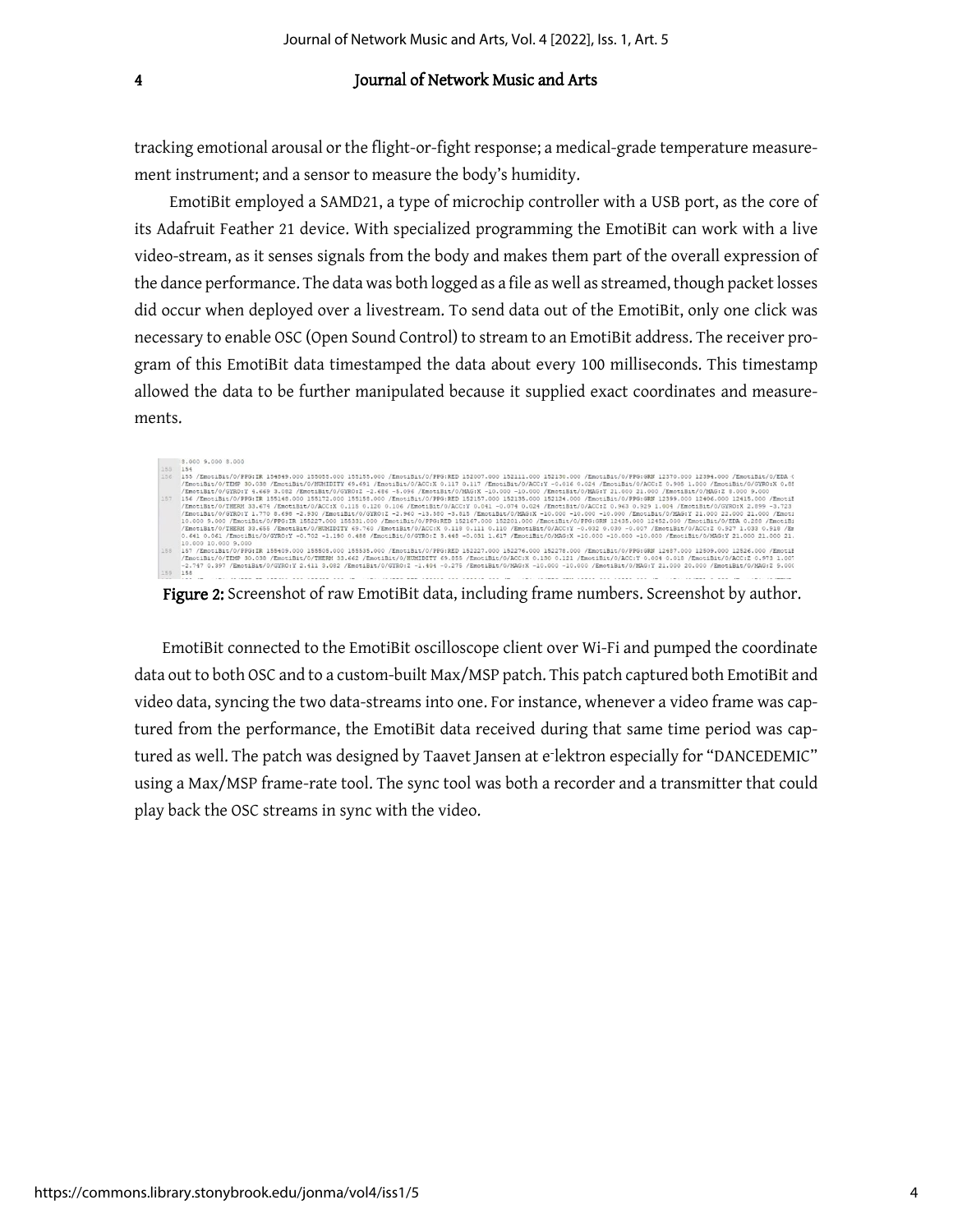

Figure 3: e lektron Max/MSP patch with a viewer for the camera, a recording tool, a sync tool for video and data, a side panel for EmotiBit data, and a port input channel from the EmotiBit. Screenshot by author.

All the lines of the EmotiBit data file were numbered to correspond with the video frames, i.e., there was a 1: 1 correspondence. This allowed for the asynchronous saving of data so that it could be replayed and worked with by the dancers and their teams at any time, not just during live performances. Most frames had three biometric numbers, but some biometric processes required only one value, not three. Each packet contained an identifying number at the beginning of the data-stream; the OSC message needed to match with the number of the frame. EmotiBit data is asynchronous, meaning that the sensors sometime updated with each frame, however sometimes they did not. The data was not out of sync, but occasionally a frame was missing. This had to do with the speed of the network send or snapshot rates. The EmotiBit player streamed the OSC data out. That data could then be used by Max/MSP, Processing, openFrameworks, or any other program that uses OSC data.

According to Sean Montgomery, with machine learning, a skilled scientist can separate six to eight emotions out from the biometric data, though it varies depending on the context. For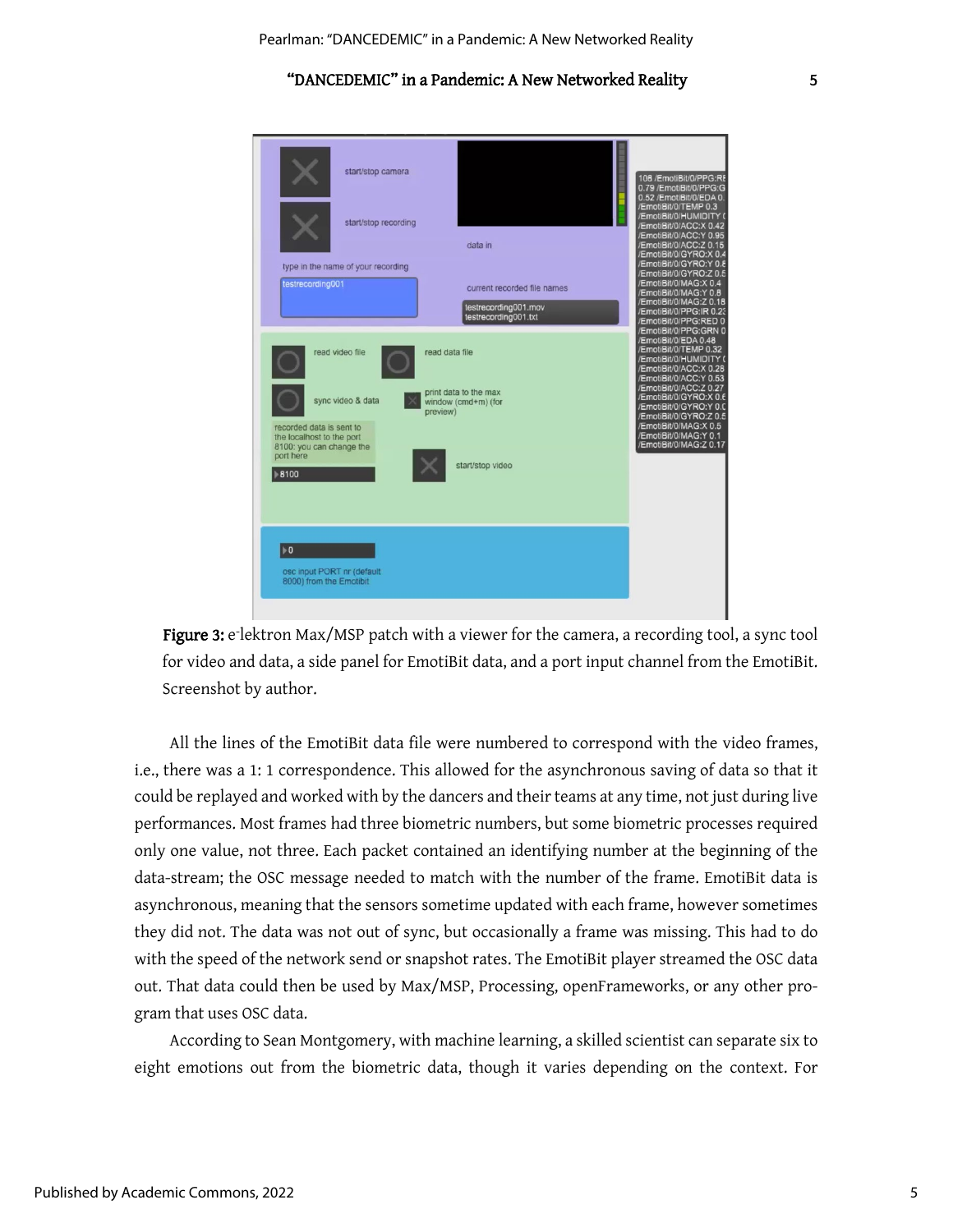example, the data is even more fluid in a dance performance, though it is beyond the scope of this paper to delve into those methods.

We mapped the data of our dancers and sent their information over the custom-built network at Battery Dance to be reconfigured by our teams of creative technologists who were building live real-time environments for both visuals and sounds. We streamed the data out to the server in Estonia. We also tried but failed to include an anonymized aggregate of the audience's emotional responses as they viewed the dances to be included as part of the performance; this would have allowed the audience to see their collective responses as real-time, aggregated measurements. We were unable to develop that aspect due to time constraints.

## Birthed in a Closet

Amid the raging pandemic, we started our process by focusing on our basic needs: the network connection and carrier. Battery Dance had a standard internet connection that was not robust enough for our needs, so it had to be upgraded quickly. This was difficult enough during lockdown, but we encountered another obstacle: Battery Dance was located in a landmarked historic building, which meant we were limited in terms of how much drilling, wiring, and alterations could be done to the building. The basic network carriers for that part of New York City were overwhelmed with requests for new installations due to the shutdown of the city. We wanted a fiberoptic connection, but there was no trunk line we could tap that would reach the dance studio. Still, we managed to take the ultra-slow 11Mbps speed and upgrade it to a 35 Mbps upload.

Another restriction we encountered was that the studio followed strict Covid-19 protocols. It was used by other dance companies throughout the week, so the entire setup had to be compact and something that could be locked up. The next thing we did was take a standalone computer terminal and turn it into a robust OBS (Open Broadcast Server) performance server. We connected our OBS server to the upgraded network of Battery Dance through an ethernet cable and then placed our server and camera inside a small lockable storage closet in one of the dance studios.

The server contained all the different software we needed, as well as the support routers and connections to the HD camera that would stream the dancers' live performances. The camera had to meet specific requirements including being activated with just one touch and working with a Blackmagic HDMI setup. Prior to this occurrence, the dancers had never trained in performing solo in front of a camera; neither had they worked with remote collaborators nor had they been wired up with biometric equipment. Certainly, they had never performed while incorporating their own biometrics nor while creative technologists utilized such biometric data to augment a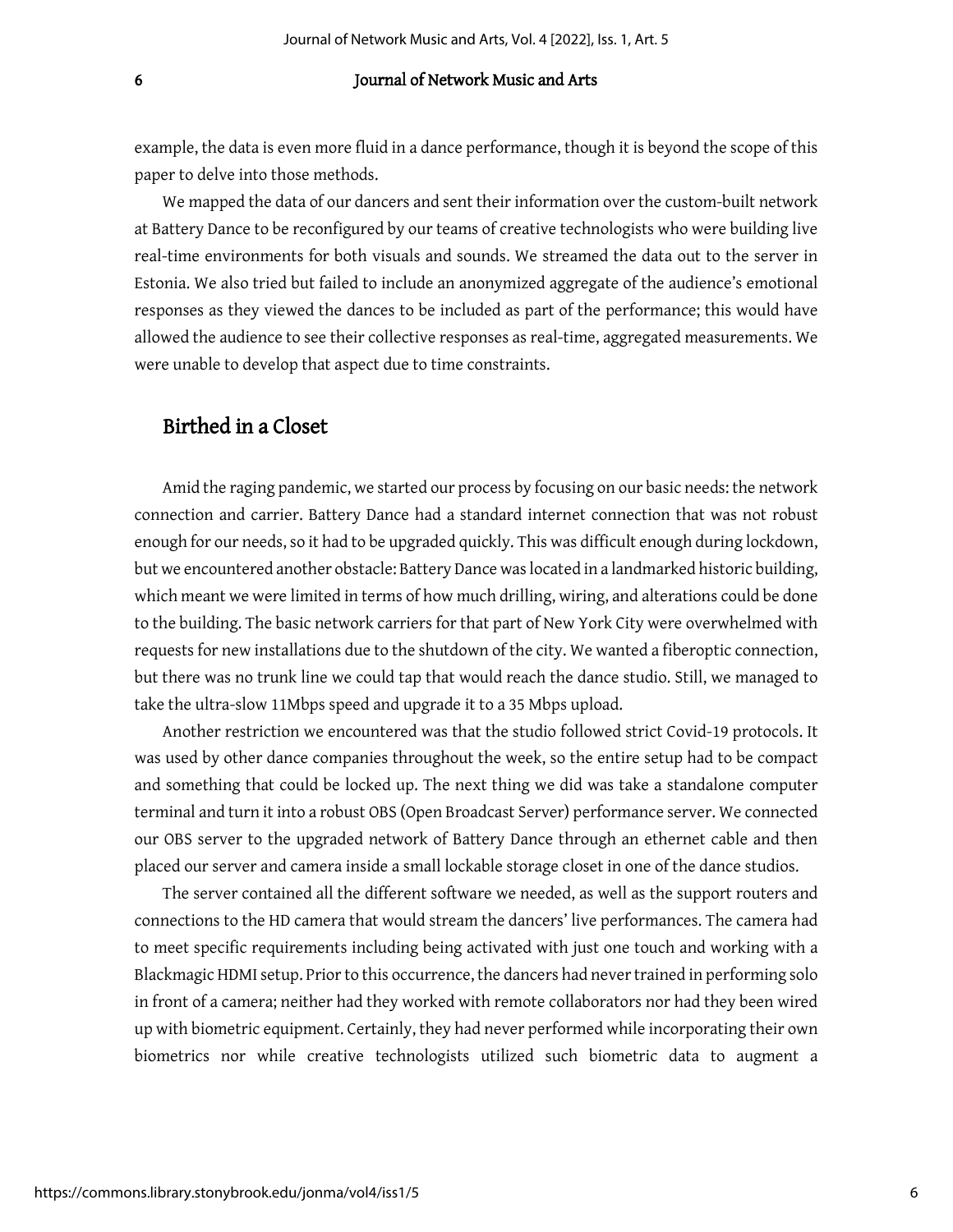performance. Razvan and Hussein had to learn to do all of this, as well as develop a choreography that worked with the remote environment, in a matter of weeks.



Figure 4: Live Network Setup. Diagram by Katie Larsen.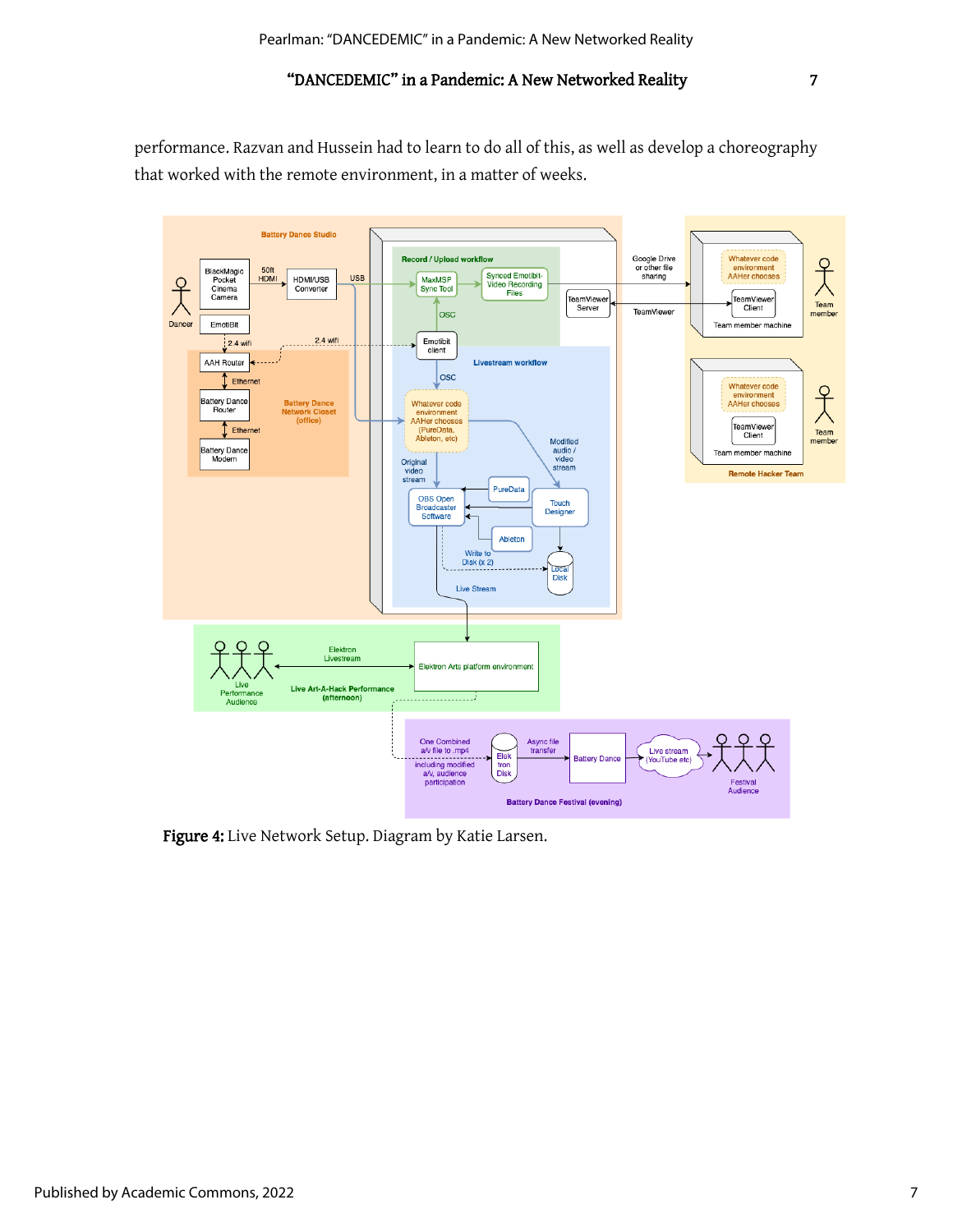

Figure 5: Razvan Stoian performing at the Battery Dance Festival on August 21, 2020, as shown in a composite video with audio and floating words wearing an EmotiBit on his finger*. Lower register, left to right,* poem, the live EmotiBit data, and the actual in-studio performance without effects. Screenshot taken by author.

## The Nitty Gritty

#### Team Razvan

KeyMaster, OBS, and Ableton Live lead: Yuri Tymoshenko TouchDesigner lead: Vinay Khare

Stoian and his team drew upon language describing the perceptual experience of otherness. Shifting between English and his native tongue in Romanian, the work *Hieroglyph* used both interactive visuals and audio to evoke the tension of moving through unfamiliar landscapes, both literally and perceptually. The choreography was a study in contrasts: turbulence and calm, dark and light, both highlighting reflections of inner and outer worlds. Data collected from the EmotiBit on Stoian's finger measured his blood-oxygen and muscle-tension levels. That data changed the color, size, speed, sound of the cascade of graphically generated words, and how his body interacted with those words on the screen.

Before the performance, Yuri Tymoshenko, the OBS and Ableton Live software lead based in Ukraine, and Vinay Khare, the TouchDesigner video artist based in India, launched TeamViewer.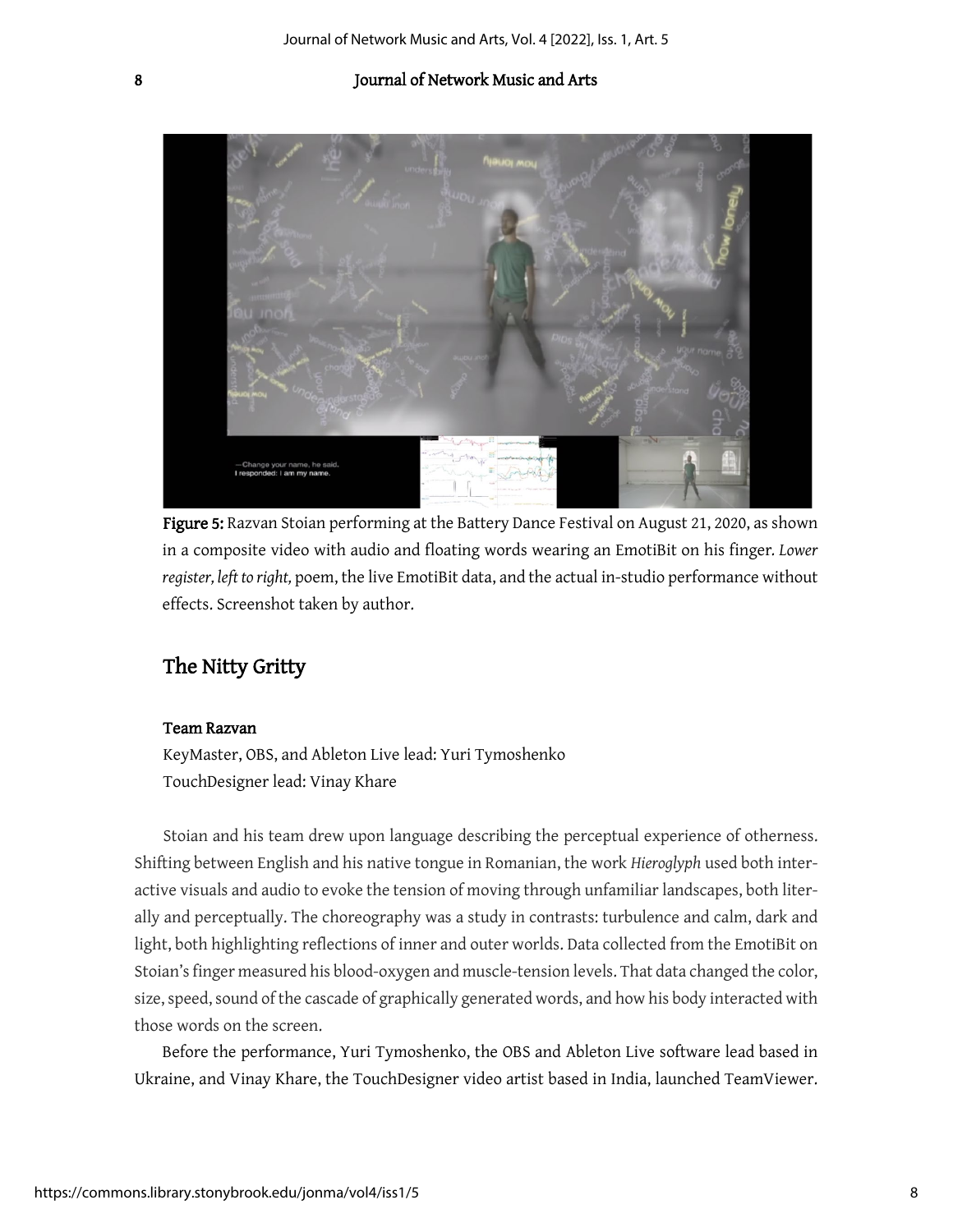The oscilloscope pane of the EmotiBit biometric device, locally based in New York, was also opened. The EmotiBit's IP address and OSC streaming ports were enabled, as their data affected the speed of the words floating on the screen. Tymoshenko opened Ableton Live and set up a port to receive data. He also enabled streaming ports for TouchDesigner as well as for Pure Data (PD), an additional form of music software run out of California by Derek Kwan. Tymoshenko opened PD to receive from his Ableton port, then set the outgoing port to send data to Touch Designer. A port was opened on TouchDesigner that was set to receive data from Ableton and PD. The Spout app plugin, which enables ultra-fast video routing with near zero latency, sent the video information to OBS. The OBS Studio environment was launched and set to receive the input from Spout. OBS was tested locally first in New York to make sure it worked. This was done in advance of streaming the performance to the e<sup>-</sup>lektron platform in Tallinn, Estonia.

![](_page_9_Picture_3.jpeg)

Figure 6: *Left*, Hussein Smko wears an EmotiBit on his forehead for his August 21 performance at the Battery Dance Festival. The red and blue squiggles and the red horizontal and vertical bars that "frame" Smko represent the dancer's biometric readings. *Upper right*, the global audience. *Lower right*, comments from the audience. Screenshot by author.

#### Team Hussein

KeyMaster and OBS lead: Kat Sullivan OpenFrameworks and TouchDesigner lead: Sandro Miccoli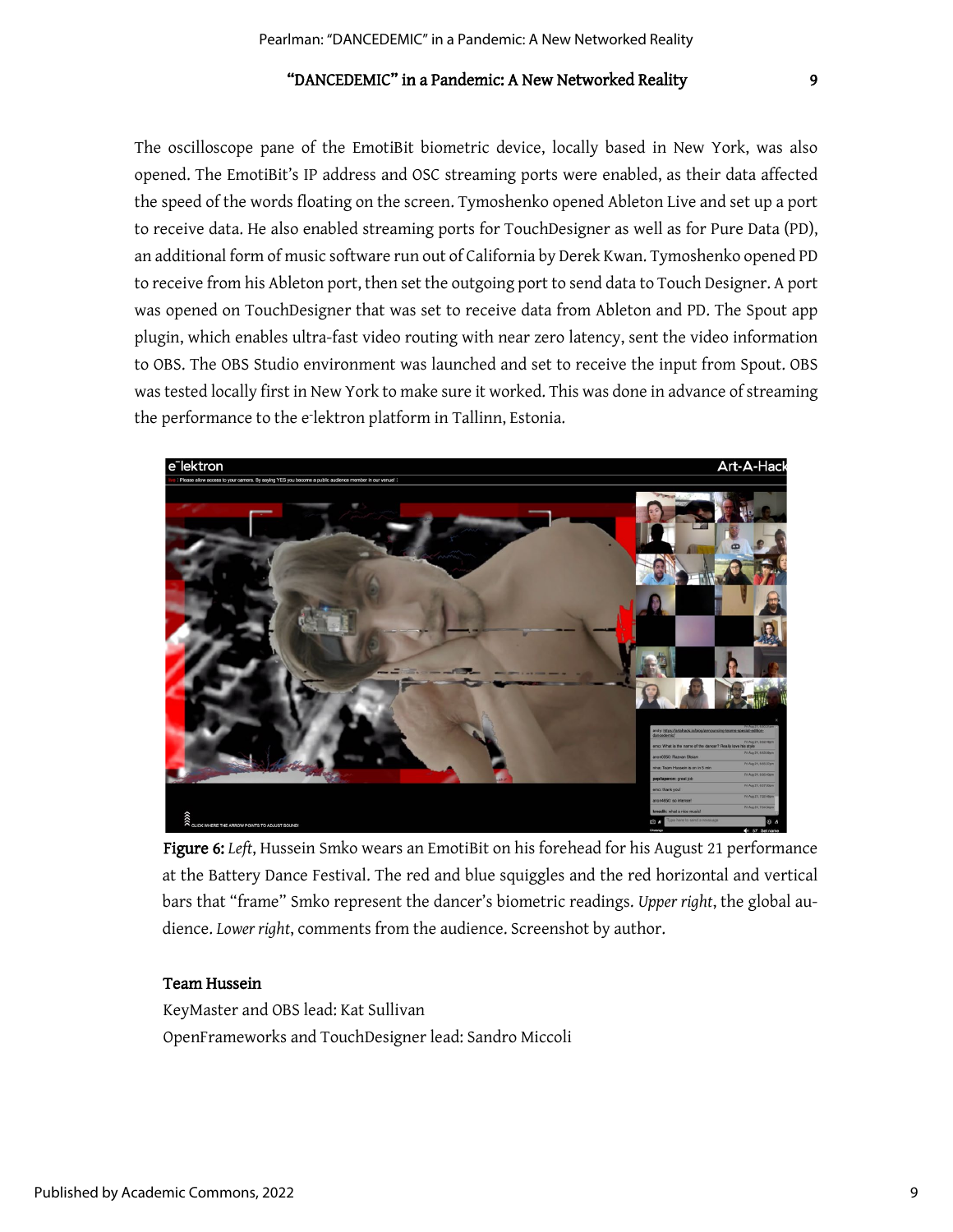Smko's team presented *Walk with Me*, an individual's journey about finding mental strength and resilience in the face of adversity and chaos. Smko's memories of growing up in wartime Iraqi Kurdistan formed the backbone of the piece. He also embodied the practice of a ronin (a masterless samurai) who, no matter the situation, must find calmness from within and stay grounded. The biometrics read by the EmotiBit worn on his forehead were represented visually in the form of changing, multicolored strokes that surrounded his body throughout the duration of the performance.

Before the performance, Kat Sullivan, the OBS lead based in New York, and Sandro Miccoli, the openFrameworks and TouchDesigner video artist based in Brazil, opened TeamViewer. Sullivan launched the camera and the Spout app. She also opened the EmotiBit oscilloscope in order to check on Hussein's EmotiBit IP address to make sure the OSC data was streaming to the correct port. Hussein's EmotiBit readings would change color on the screen; these data tracings included colors such as white, tan, brown, black, and red. Sullivan then opened her specialized patch, Miccoli's code, and software developer Tyler Parker's specialized app Painterly that drew the EmotiBit designs correlating to Smko's biometrics. The sound designed by Minga Li was loaded, Kat began streaming and then recorded it, both in OBS Studio.

## e⁻lektron

Both performances were sent via OBS to https://artahack.elektron.live in Tallinn, Estonia. e lektron was launched in 2020 as a response to the pandemic, with its first performance occurring in April 2020. "DANCEDEMIC" was streamed live shortly afterwards on August 21, 2020. The elektron platform is like other streaming platforms as it uses RTMP (Real-Time Messaging Protocol) protocols for streaming and OBS to connect to the streaming server. The RTMP stream can also be sent to other servers. There are two ways to receive video from this configuration. The first uses the RTMP server to view what is being transmitted; the latency is usually less than one second. This configuration is only necessary for the server administrator to view the stream in real time. The audience does not see the RTMP stream, but instead sees an HLS (HTTP Live Streaming) openspecification data-streaming cluster; the latency is usually around 30 seconds.

For "DANCEDEMIC," e-1ektron's custom Max patch synched the RTMP video-stream with the dancer's biometric data. The platform was able to place a small wrapper around the OSC data from the elektron server to make the stream deploy globally through TCP (Transmission Control Protocol). OSC was more appropriate for the local network at Battery Dance, and so, UDP (User Datagram Protocol) was preferred over TCP to transmit data. The test site with RTMP video was maintained throughout the broadcast and OSC data was delivered with about a 100-millisecond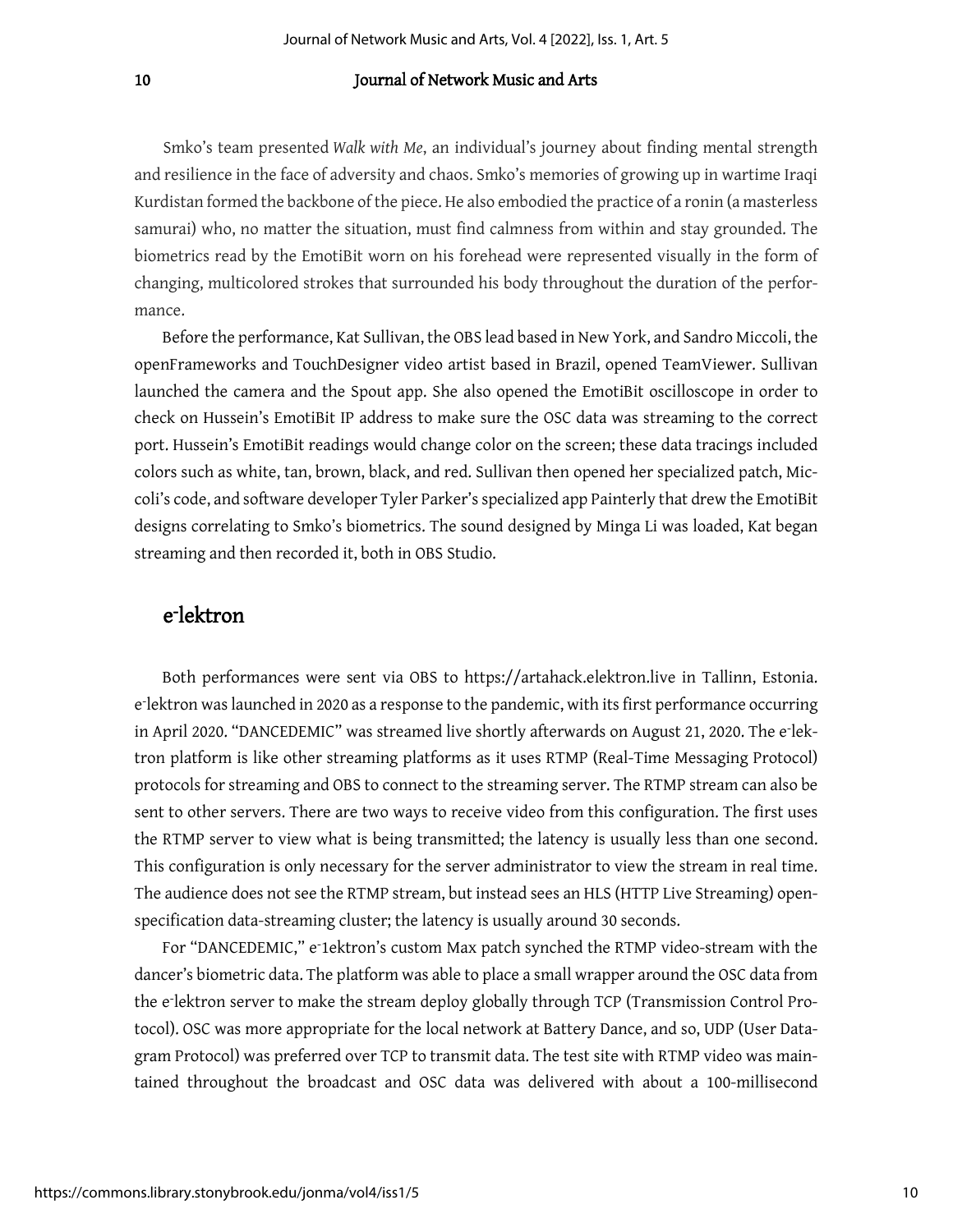synchronization difference. As network bandwidth goes, the video-stream and the OSC were not very resource hungry, using between 2 to 4 Mbps per stream. However, once multiple video screens, audience interaction, mixed data, and live performance were added, issues arose with the computer hardware and software. It became a burden to both browser memory and computerprocessing capacity. The two streams were combined to create a resultant stream that sat on the e<sup>-</sup>lektron platform, which we then viewed from a third window. The broadcasting endpoints are limited in that some sit directly on the server while simultaneously streaming to it. Each dance performance was also given its own root domain address to avoid confusion.

## The Upshot

"DANCEDEMIC" was an interactive, globally networked dance, sound, and video performance that utilized collaborative methodologies and biometric technologies over custom-built networks. It was set up and deployed in about three months during the first phase of the Covid-19 pandemic in New York City. The event showed how performance with multiple collaborators around the globe could be deployed using artist-built and artist-owned networks in unexpected and innovative ways.

The seamless integration of choreography, sound, live video and enhanced computer-generated backgrounds, interwoven with the dancer's biometric data exceeded our expectations. We were so inspired by the results from "DANCEDEMIC" that we developed a residency at Thought-Works Arts devoted solely to artistic collaborations over networks for the 2021/2022 season. $^{\text{3}}$  $^{\text{3}}$  $^{\text{3}}$ 

The pandemic, whether we like it or not, has forced the entire globe to come to terms with the relationship between in-person, remote, and hybrid life. As these new technologies are further integrated into emerging platforms, artists' ability to create and experiment are key to ensure that this thriving community can further develop even more new modes of artistic collaboration.

## Acknowledgments

Additional support came from ThoughtWorks Arts: Andrew McWilliams (Technical Lead) and Katie Larsen (Project Management); Team Razvan: Aline Martinez, Manik Perera, Ni Ni Than, Nuntinee ("Nun") Tansrisakul, Yuguang Zhang, and Kat Mustatea; Team Hussein: Dan Oved, Neve Parker, Tyler Parker and Nina Mirhabibi; e<sup>-</sup>lektron: Taavet Jansen, Andrus Asaliad, and Kaie Olmre;

<span id="page-11-0"></span> $^3$  The residents at ThoughtWorks Arts for Fall 2021 were h0t club and the Dilate Ensemble.